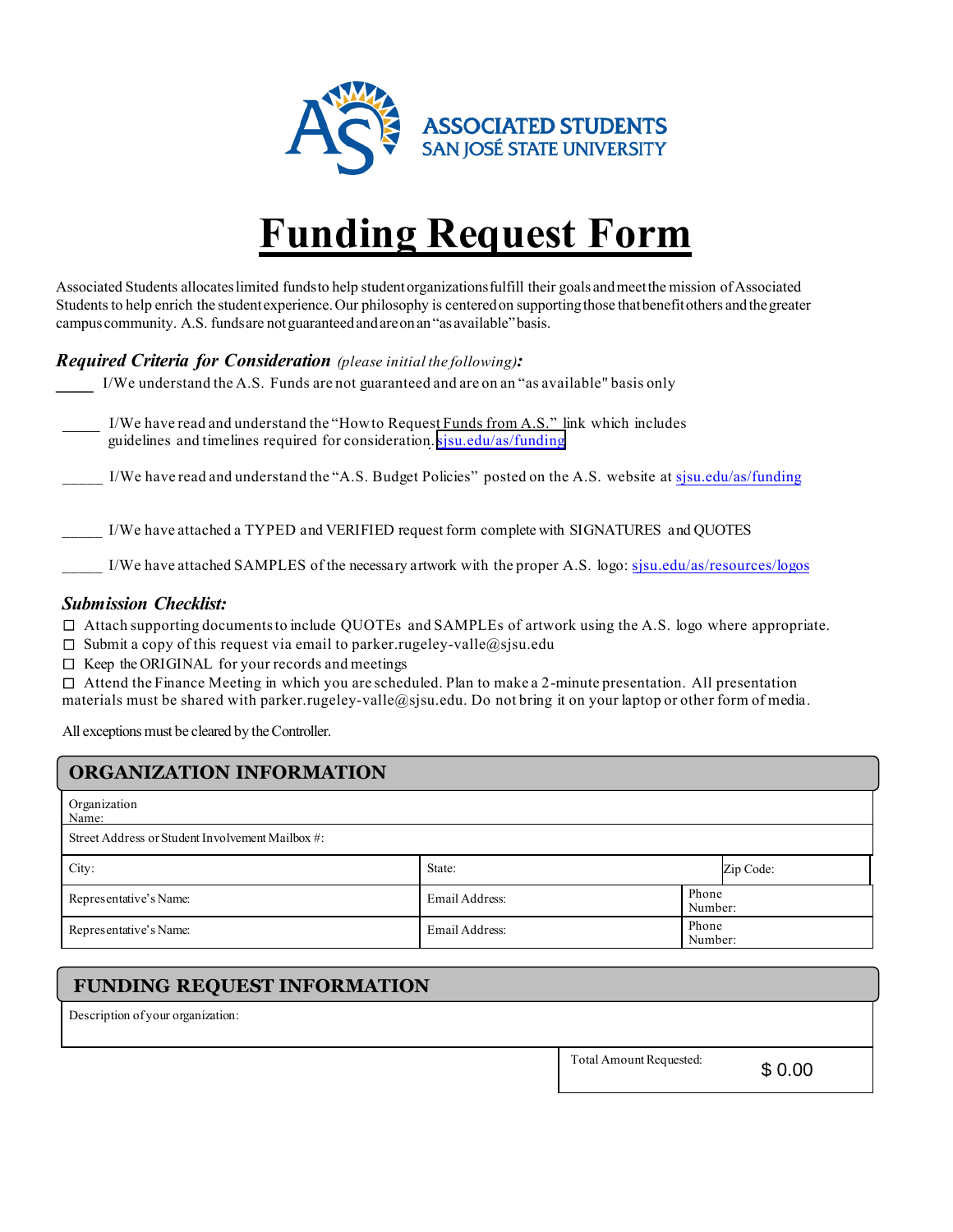Please submit supporting documents with your request for Associated Students, SJSU funds. The proposal must include the following information in order for Associated Students to consider it.

| FUNDING REQUEST QUESTIONNAIRE                                                                                                                                  |                                         |                                       |  |  |
|----------------------------------------------------------------------------------------------------------------------------------------------------------------|-----------------------------------------|---------------------------------------|--|--|
| Description(s) and date(s) of your funding request(s):                                                                                                         |                                         | Number of active organization members |  |  |
|                                                                                                                                                                |                                         |                                       |  |  |
|                                                                                                                                                                |                                         |                                       |  |  |
|                                                                                                                                                                |                                         |                                       |  |  |
|                                                                                                                                                                |                                         |                                       |  |  |
| How will this funding support your goals and those of Associated Students?                                                                                     |                                         |                                       |  |  |
|                                                                                                                                                                |                                         |                                       |  |  |
|                                                                                                                                                                |                                         |                                       |  |  |
|                                                                                                                                                                |                                         |                                       |  |  |
|                                                                                                                                                                |                                         |                                       |  |  |
|                                                                                                                                                                |                                         |                                       |  |  |
|                                                                                                                                                                |                                         |                                       |  |  |
|                                                                                                                                                                |                                         |                                       |  |  |
|                                                                                                                                                                |                                         |                                       |  |  |
|                                                                                                                                                                |                                         |                                       |  |  |
|                                                                                                                                                                |                                         |                                       |  |  |
|                                                                                                                                                                |                                         |                                       |  |  |
|                                                                                                                                                                |                                         |                                       |  |  |
| Do you have any other sources of funding?<br>$\Box$ YES<br>$\Box$ NO                                                                                           | If yes, please list sources and amount? |                                       |  |  |
| Are you collaborating with any other student organizations?                                                                                                    | If yes, which organization?             |                                       |  |  |
| $\Box$ YES<br>$\Box$ NO                                                                                                                                        |                                         |                                       |  |  |
| If A.S. funded this event in previous years, describe the significant successes/failures of the program during previous years. If there were failures, what is |                                         |                                       |  |  |
| your plan to avoid these failures this year?                                                                                                                   |                                         |                                       |  |  |
|                                                                                                                                                                |                                         |                                       |  |  |
|                                                                                                                                                                |                                         |                                       |  |  |
|                                                                                                                                                                |                                         |                                       |  |  |
|                                                                                                                                                                |                                         |                                       |  |  |
|                                                                                                                                                                |                                         |                                       |  |  |
|                                                                                                                                                                |                                         |                                       |  |  |
|                                                                                                                                                                |                                         |                                       |  |  |
|                                                                                                                                                                |                                         |                                       |  |  |
|                                                                                                                                                                |                                         |                                       |  |  |
|                                                                                                                                                                |                                         |                                       |  |  |
|                                                                                                                                                                |                                         |                                       |  |  |
|                                                                                                                                                                |                                         |                                       |  |  |

Please sign below affirming you have read and will adhere to the Associated Students, SJSU Student Organization Funding Process and criteria. *(Available online at sjsu.edu/as/funding)*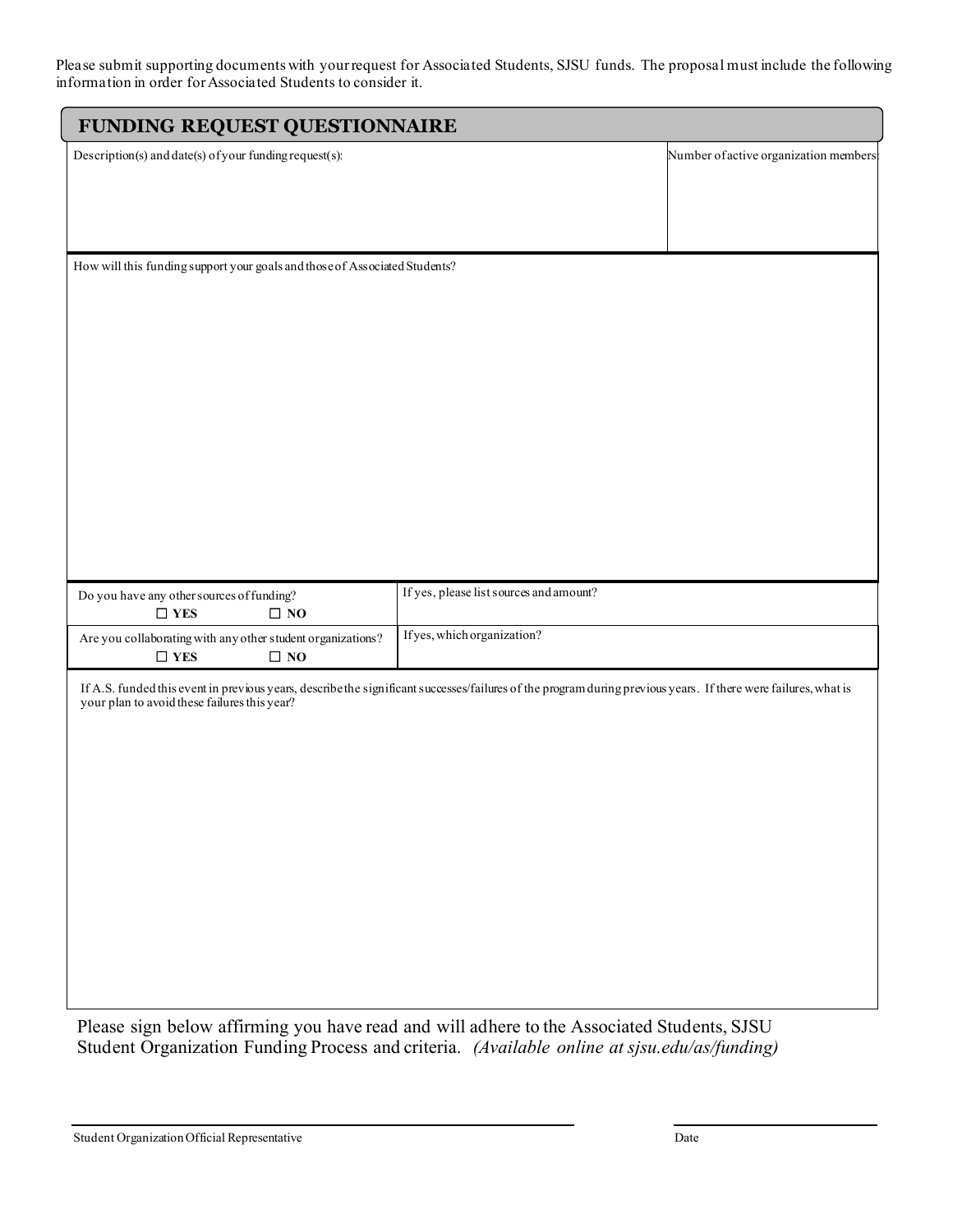## **FUNDING CRITERIA**

#### *The following stipulations will be used to evaluate the FRF in the funding process. When in doubt always provide a quote.*

**Professional Performers and Speakers** – Maximum allocation: \$1,500/per academic school year. Groups must provide a half page biography and their speaker's/performer's quote.Interpreters can also be funded under this category. However, A.S. does not fund: SJSU students, team coaches, instructors, professors, staff or public officials. We will help fund honorariums or gifts up to \$100 per person; however, the FRF must specifically state there is no charge for services. Events funded by A.S. for performers, speakers, and artists must take place on campus or at a campus facility in close proximity to the main campus. Such events must also be publicly advertised and accessible to all SJSU students.

**Student Research Project** –Brief project summaries must be provided with written recommendation by a faculty member. If applicable, proper storage procedures must also be provided and approved by a faculty member or advisor. Quotes for the specific materials needed must be provided. Price lists will not be accepted.The requests must be for project materials or participation incentives (for example, survey incentives) that do not include office equipment such as computers, shredders, copiers, fax machines, etc. Materials must be partsincorporated in the project. Tools, if not already provided by their academic department,will be considered under the discretion of the Controller and/or Finance Committee and must be requested under the Equipment category. A.S. does not pay for labor costs. The specific research project must be presented at the A.S. Spartan Showcase. Only Student Organizations as a whole may be considered for membership to other organizations at the discretion of the Controller or the Finance Committee based on the amount requested per Article J, Section 9, Item g) and h).

**Apparel** – Maximum allocation for apparelis \$750 per year for organization members/\$1,000 per year for philanthropies. Demonstrated necessity must be presented. All requests must be accompanied by a quote and preliminary design thatshows where the A.S. logo will be located. Price lists will not be accepted. All apparel approved by the A.S. Finance Committee or the A.S. Board must have the current A.S. logo at a visible location that meets A.S. Graphic Standards, including, but not limited to size, colors and location on specified item. Exceptions are at the discretion of the A.S. Finance Committee only. Quantities for non-philanthropy events are limited to the number equal to the participating organizations' currently registered student membership. No funding will be granted for graduation apparel, resale items (unless for philanthropy), personalized items, or raffle prizes. Apparel requested for philanthropy events may not exceed 200 items beyond student membership. Definition of Philanthropy: Money raised for charitable causes; must be for an organization other than the requesting party. 100% of the proceeds from resale items must go to a philanthropic cause. Designs that use the SJSU name, acronym or marks must use the SJSU Power Source Identity Guide.

**Costume/Uniform** – Maximum allocation for costumesis \$1,000/year. Costumes are defined as that which is required for the purpose of performing, competing and/or representing SJSU under the title and name of the organization.Personalized or fitted costumes/uniforms will not be funded nor will accessories. Student Organizations must submit a letter from the club advisor stating that: Items shall be maintained as property of the organization, not the individual members, and will be properly inventoried for the ensuing members of the organization. Prudent care shall be taken to ensure the longevity of an item. Irresponsible actions or neglect will jeopardize future funding. Visual proof of wear and tear may be required for excessive requests. Decisions shall be at the discretion of the A.S. Finance Committee.

**Publicity & Printing** – All materials such as flyers, posters, brochures, programs and banners must be printed by the A.S. Print & Technology Center. Quotes and publicity artwork samples must be provided thatshows where the A.S. logo will be located. Stipulations may require a current A.S. logo that meets A.S. Graphic Standardsincluding, but not limited to size, colors and location on specified item. Alternate print sources are possible if the A.S. Print & Technology Center is unable to fulfill the need of the organization at the discretion of the Controller and/or Finance Committee with a written verification from the A.S. Print & Technology Center Supervisor stating thatservices cannot be provided. A quote from the alternative print source must accompany the FRF. Spartan Daily or any online source advertisement funding requests must be accompanied by an artwork sample of the advertisement and a quote (not a price list). Designs may not include the Spartan Head unlessit is accompanied by a letter from Athletics approvingits use. Designs that use the SJSU name, acronym or marks must use the SJSU Power Source Identity Guide. Business cards may not be personalized.

**Promotional Items** – Maximum allocation per yearis \$500. Requests shall be for the purpose of marketing an organization and for the purpose of recognizing attendees at an event, presenters, hosts, volunteers, etc. Stipulations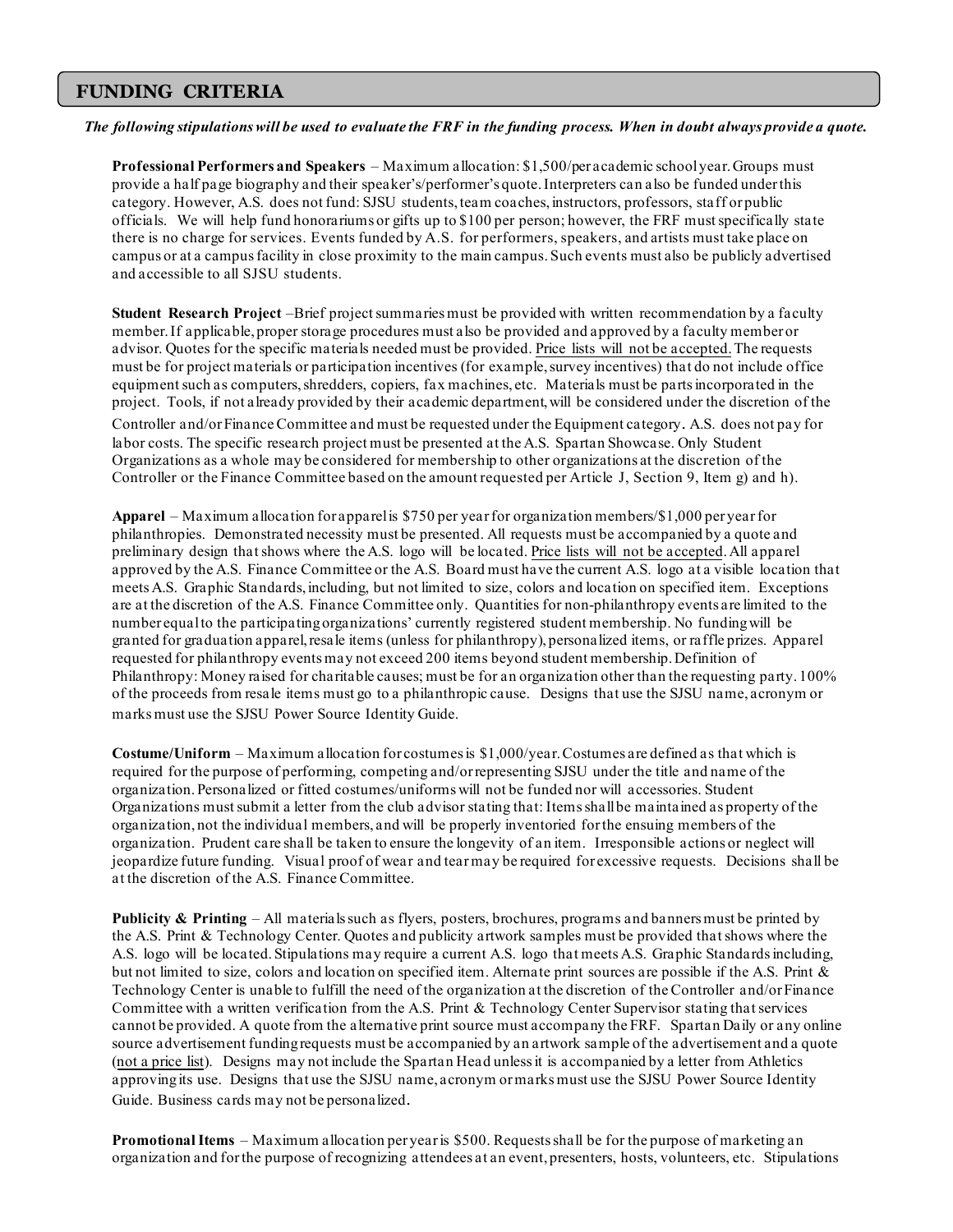may require that the item include an official A.S. logo that meets A.S. Graphic Standards, including, but not limited to size, colors and location of specified item at the discretion of the Controller and/or Finance Committee. Designs that use the SJSU name, acronym or marks must use the SJSU Power Source Identity Guide.

**Equipment:** Maximum allocation per year is \$750. Rental equipment is permitted for the purpose of an event held on campus and an A.S. "Release and Hold Harmless Form" may be required. Initial equipment purchased for the inception of a newly created organization may be purchased at the discretion of the Controller and/or Finance Committee if need is proven. All requests for equipment that is intended to be reused must include a letter from the organization's advisor on letterhead paper stating where the equipment will be stored on or near campus for future use. Otherwise, office supplies/equipment and computer equipment will not be funded. Tools to build Student Research Projects may be considered if the cost is reasonable and the items can be stored for future members to access.

**Professional Development and Travel Fees** – Funds being requested per academic year not to exceed \$750/ person.Explanation to the relevance of the professional opportunity and the mission of the organization is required. For all applicable fees, organizations should make every attempt to turn their request in time to make the Early Bird deadline. Funding may include food only if part of the registration fee; not to include extra events. A.S. funds air travel to areas outside of the Northern California's Bay Area. A quote showing the cost of tickets; the dates and the destination must be attached to the FRF. Travel dates must be consistent with dates of the conference, event or competition, not to exceed 1 day prior and/or 1 day after. Exceptions shall be at the discretion of the A.S. Controller. The A.S. Travel Waiver must be completed prior to release of funds. Other forms of travel are NOT funded. International travelis not funded. EO 1041 establishes the policy for student air travel.

**Food/Catering for Events –** Maximum allocation allowed is \$1,000/year and can be requested twice per academic year. Student Organizations may use A.S. funds to purchase food from Spartan Shops or vendors approved by Spartan Shops. Student organizations need to provide a quote.

**Lodging** – A.S. does not provide funding for lodging that is not included in Registration Fees for identified conference/event or Professional Development.

**Venue** – A.S. funds only venues that are SJSU campus proper. Labor costs associated with setup and A/V equipment use for Student Clubs/Organization events will be included for funding if specifically provided by the SJSU Student Union. Cost estimate must be provided from the SJSU venue.

**Insurance** – All organizations hosting a high profile event (concert, dance, etc.) must provide a Certificate of Insurance with Associated Students, SJSU named as an additionalinsured party prior to the release of any funding. Student Union Event Services must grant program approval to determine needs for additionalinsurance. Contact the Event Services Office in the Student Union. Phone: (408-924-6300).

**Special Liability Insurance** – Insurance quote must be provided by San Jose State University Risk Management Department and attached to Funding Request Form.

**Security** – Security provided by the University Police Department (not to exceed straight time rates per officer). If no monetary transactions are to occur during the event, organizations may use the security company as recommended by the Student Union. UPD invoice or estimate is required.

**Labor:** Shall not be funded by Associated Students unless the labor is specifically provided by the SJSU Student Union and is associated with an event that takes place on campus. Otherwise all other labor is excluded including examples but not limited to: web designers, graphic designers, seamstresses, mechanics, etc.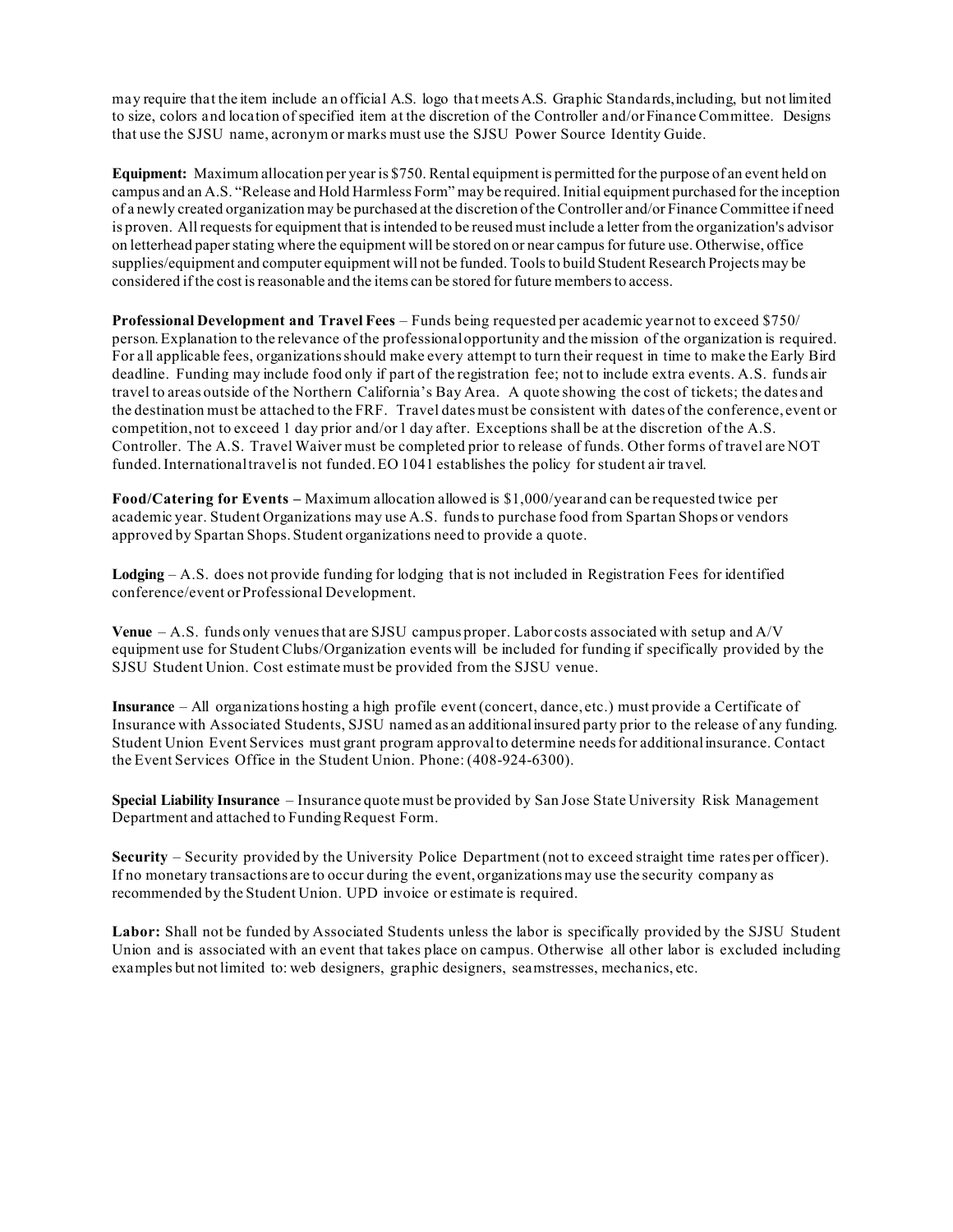# **TOTAL FUNDING REQUEST WORKSHEET**

#### *Maximum amount allowed is \$1500.00 per academic year*

| &               | Artist's Name:    | Rate: | Total Amount: | Amt Requesting:                       |
|-----------------|-------------------|-------|---------------|---------------------------------------|
| rmers           | Program Location: |       |               |                                       |
| <b>Speakers</b> | Artist's Name:    | Rate: | Total Amount: | Amt Requesting:                       |
| ω               | Program Location: |       |               |                                       |
| Profession      | Artist's Name:    | Rate: | Total Amount: | Amt Requesting:                       |
|                 | Program Location: |       |               |                                       |
|                 |                   |       |               | <b>ARTIST FEES</b><br><b>SUBTOTAL</b> |
|                 |                   |       |               | \$0.00                                |

#### *Maximum amount allowed is \$750.00 per year or \$1,000.00 for a philanthropy*

|        | Company:      | Price per item: | Total Cost: | Amt Requesting:                   |
|--------|---------------|-----------------|-------------|-----------------------------------|
| Ø<br>c | Product Type: |                 | Quantity:   |                                   |
|        | Company:      | Price per item: | Total Cost: | Amt Requesting:                   |
|        | Product Type: |                 | Quantity:   |                                   |
|        |               |                 |             | <b>APPAREL SUBTOTAL</b><br>\$0.00 |

#### *Maximum amount allowed is \$1000.00 per academic year*

|                | Company:      | Price per item: | Total Cost: | Amt Requesting:                             |
|----------------|---------------|-----------------|-------------|---------------------------------------------|
| <b>S</b><br>5S | Product Type: |                 | Quantity:   |                                             |
|                | Company:      | Price per item: | Total Cost: | Amt Requesting:                             |
| COS<br>UNI     | Product Type: |                 | Quantity:   |                                             |
|                |               |                 |             | <b>COSTUMES/UNIFORMS</b><br><b>SUBTOTAL</b> |
|                |               |                 |             | \$0.00                                      |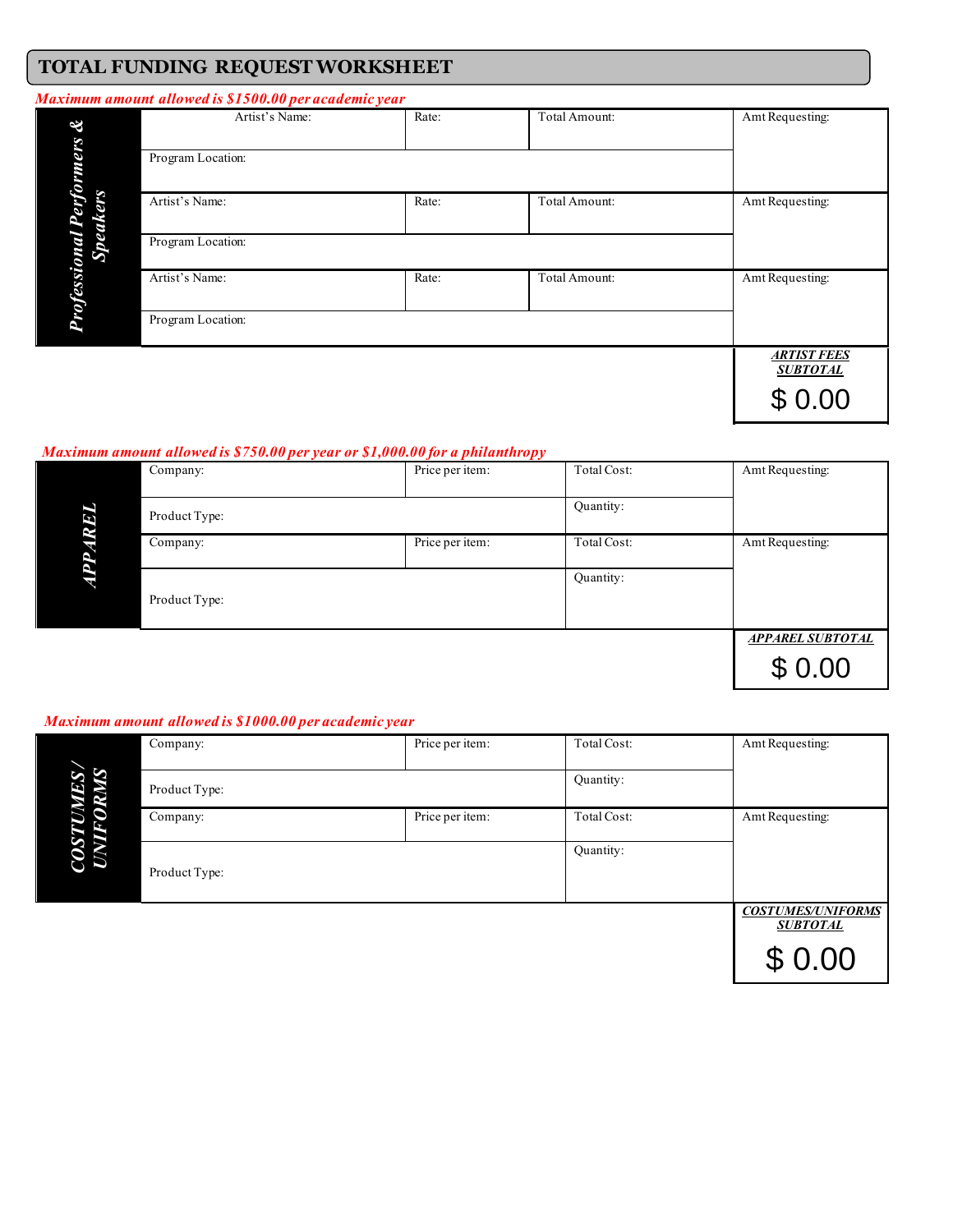|          | Company: Associated Students' Print Shop | Quantity:    | Total Cost: | Amt Requesting:                     |
|----------|------------------------------------------|--------------|-------------|-------------------------------------|
|          | Product Type:                            |              |             |                                     |
|          | Company: Associated Students' Print Shop | Quantity:    | Total Cost: | Amt Requesting:                     |
|          | Product Type:                            |              |             |                                     |
| PUBLICIT | Company:                                 | Quantity:    | Total Cost: | Amt Requesting:                     |
|          | Product Type:                            |              |             |                                     |
|          | Company: Spartan Daily                   | Quantity:    | Total Cost: | Amt Requesting:                     |
|          | Product Type:                            | Run Date(s): |             |                                     |
|          |                                          |              |             | <b>PUBLICITY</b><br><b>SUBTOTAL</b> |
|          |                                          |              |             |                                     |

|            | Company: SJSU Police Department                            | No. of Officers:    | Total:                             |
|------------|------------------------------------------------------------|---------------------|------------------------------------|
| œ          | Type of Security Required: Police Officer                  | Cost per Officer:   | Amount Requesting:                 |
| <b>SEC</b> | Company: SJSU Police Department                            | Number of Officers: | Total:                             |
|            | Type of Security Required: <i>Police Student Assistant</i> | Cost per Officer:   | Amount Requesting:                 |
|            |                                                            |                     | <b>SECURITY</b><br><b>SUBTOTAL</b> |
|            |                                                            |                     | \$0.00                             |

#### *Maximum allocation of \$500 per academic year.*

| Vendor:               |             |                    |                         |
|-----------------------|-------------|--------------------|-------------------------|
| Item to be purchased: | Total Cost: | Amount Requesting: |                         |
| Vendor:               |             |                    | <b>PROMTIONAL ITEMS</b> |
| Item to be purchased: | Total Cost: | Amount Requesting: | \$0.00                  |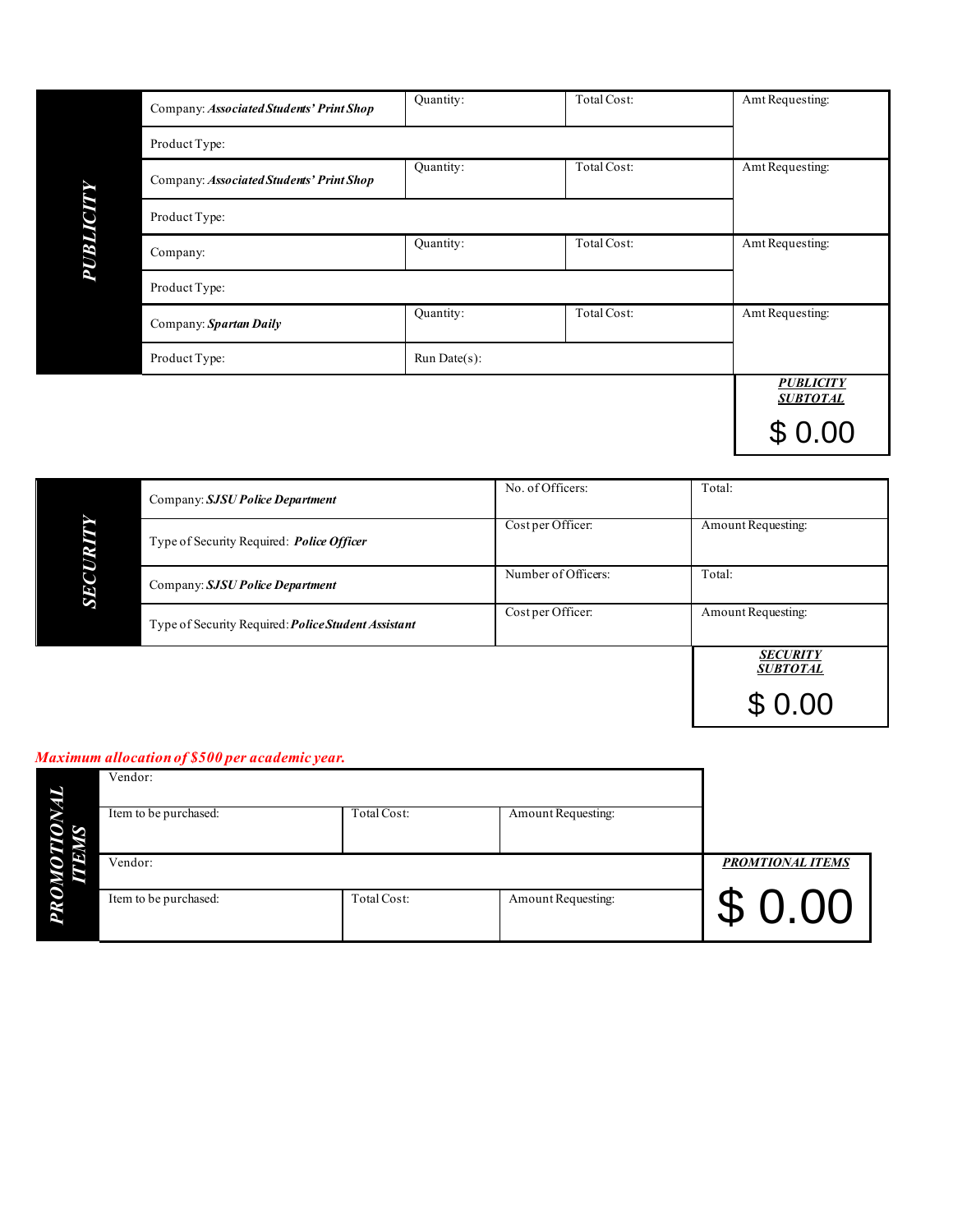## *Maximum allocation of \$750 per person per academic year.*

| Vendor:               |             |                    |                  |
|-----------------------|-------------|--------------------|------------------|
| Item to be purchased: | Total Cost: | Amount Requesting: |                  |
| Vendor:               |             |                    | <b>EOUIPMENT</b> |
| Item to be purchased: | Total Cost: | Amount Requesting: | \$0.00           |

|     | Type of Event:           | Building Charges: \$  | Total Charges:            |                       |
|-----|--------------------------|-----------------------|---------------------------|-----------------------|
| ίτ٦ | Building Location:       | Equipment Charges: \$ | Amount Requesting:        |                       |
| 55  | Type of Event:           | Building Charges: \$  | Total Charges:            | <b>VENUE SUBTOTAL</b> |
|     | <b>Building Location</b> | Equipment Charges: \$ | <b>Amount Requesting:</b> |                       |

| 3 | Company:<br>Human Resources, SJSU, Risk &<br>Compliance | Approved by<br>SJSU Event Services<br>$(408)$ 924-6300:<br>OYES ONO | Additional Insurance Cost<br>(if needed): |                           |
|---|---------------------------------------------------------|---------------------------------------------------------------------|-------------------------------------------|---------------------------|
|   | Advisor's Name:                                         | Advisor's Phone#:                                                   | Amount Requesting:                        | <b>INSURANCE SUBTOTAL</b> |
|   | Advisor's Email Address:                                |                                                                     |                                           | $\bigcap$                 |

# *Maximum allocation of \$750 per person per academic year.*

|           | Purpose:                    |                                                          |                    |        |
|-----------|-----------------------------|----------------------------------------------------------|--------------------|--------|
|           | Number of people attending: | Total Cost:                                              | Amount Requesting: |        |
|           | Purpose:                    | <b>PRO. DEVELOPMENT &amp;</b><br><b>AIRFARE SUBTOTAL</b> |                    |        |
| $\approx$ | Number of people attending: | Total Cost:                                              | Amount Requesting: | \$0.00 |

## *Maximum allocation of \$1,000 per academic year.*

| Vendor:                     |             |                    |             |  |  |
|-----------------------------|-------------|--------------------|-------------|--|--|
| Number of people attending: | Total Cost: | Amount Requesting: |             |  |  |
| Vendor:                     |             |                    | <b>FOOD</b> |  |  |
| Number of people attending: | Total Cost: | Amount Requesting: | 0.00        |  |  |